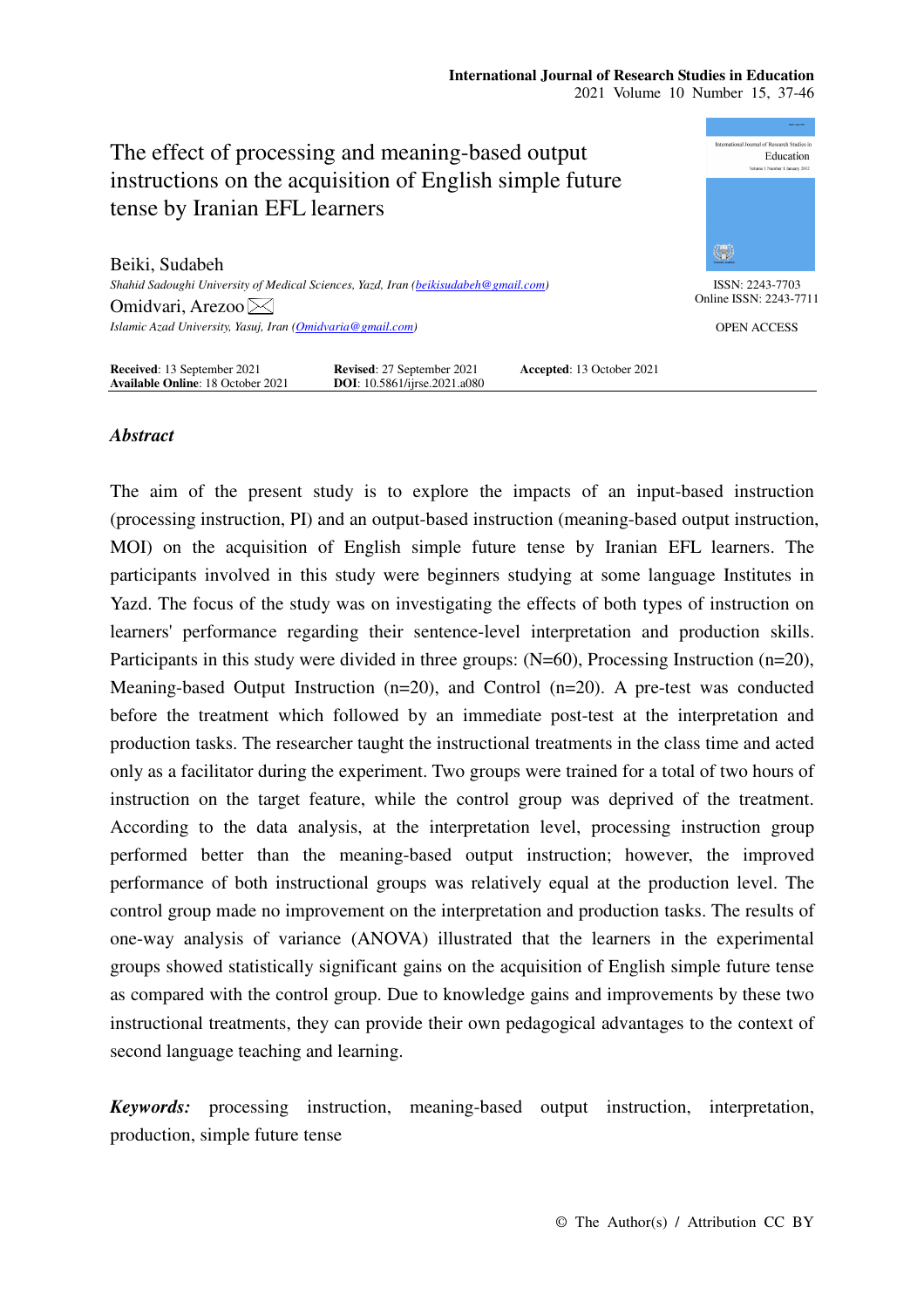# **The effect of processing and meaning-based output instructions on the acquisition of English simple future tense by Iranian EFL learners**

#### **1. Introduction**

Theorists have generally agreed that, for proper second language acquisition to take place a certain amount of comprehensible input in the target language should be received by the learners (R. Ellis, 1985; Gass, 1988; S. Krashen, 1982). One important issue regarding input in second language acquisition (SLA) is about how input gets processed by learners. This phenomenon is called *Input Processing* (IP). *Van Patte*n (2000) defines IP as making form-meaning connections and parsing sentences (who did what to whom).

In the scope of SLA research, a fundamental role has been ascribed to output as the same as output (Swain, 1995; Izumi, 2002). Swain (1993) has developed the principles of output hypothesis based on which output may result in mental processes that both directly and indirectly affect acquisition. Research in this regard has revealed that both input and output play substantial role in the development of comprehension and production skills (Dekeyser, 1997, 2001). Meaning-based output instruction (MOI) is an instructional intervention based on the core principles of output hypothesis.

Classroom research in the effects of explicit instruction on second language acquisition has principally focused on one main issue: whether grammar instruction per se makes a positive impact in SLA. What has been neglected in this area of research relates to the question as how grammar should be taught and particularly whether there is one type of grammar instruction which is more effective than others. In fact a great deal of controversy has emerged as to which type of instructions are more beneficial. While processing instruction (PI) helps the acquisition of the forms and structures in the target language, MOI enables the access to the inter-language for accuracy and fluency in the production. Within instructed SLA, a great deal of controversy has emerged as to which types of instruction are more beneficial.

## *1.1 Objectives and Significance of the Study*

The importance of input and producing some language has been highlighted by many researchers. Accordingly, the efficacies of instructional strategies which involved in receiving input and creating output are of great interest. The theoretical research on the effect of processing instruction and theoretical issues on input processing have yielded many findings and this study is sought to support the role and effects of processing instruction versus meaning-based output instruction. The findings of this study will enable researchers to see whether or not PI and MOI have beneficial effect on learners developing system with regard to their comprehension and production of the English future tense structure. The results can be regarded as significant due to the fact that, there are very few studies in Iranian EFL contexts in which PI has been compared to the other approaches.

#### *1.2 Research Question*

The present study was designed to answer the following question:

RQ: Is there a significant difference between the performances of Iranian EFL learners' receiving PI & MOI on the acquisition of English simple future tense?

#### *1.3 Research Null Hypothesis*

The present study tried to test the following hypothesis: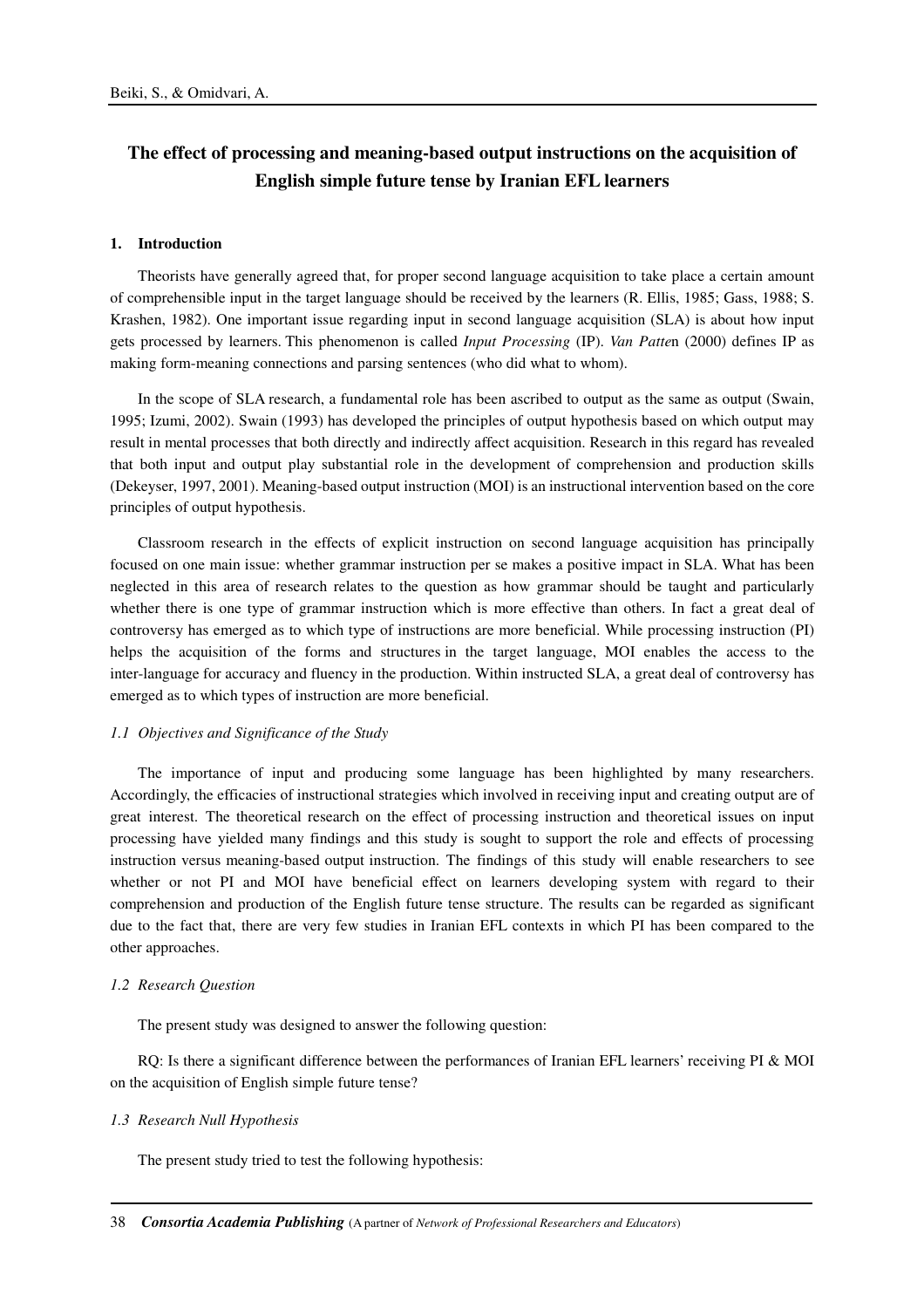H0: There is no significant difference between the performances of Iranian EFL learners' receiving PI & MOI on the acquisition of English simple future tense.

#### **2. Literature Review**

Language teaching appeared as a profession in the second half of the  $20<sup>th</sup>$  century. Unending changes and paradigm shifts throughout the history of this discipline have been observed. At the center of this phenomenon the concept of "methods" emerged. The method concept which in literature is perceived as a systematic set of practices based on a particular theory of language and language learning is a powerful one in the field of language teaching. Different approaches to teaching grammar have been proposed since the emergence of language teaching in foreign language situations.

Processing instruction is a pedagogical technique whose aim is to affect ways in which learners expose to input data. It is input-based as opposed to out-based and it is considered to be congruous with both general second language acquisition and communicative language teaching and its strong version task based teaching. Van Patten (1995) was the first who introduced this method of teaching and then described, discussed and researched in a number of studies (Cadierno 1995; VanPatten, 2002; Van Patten, 1993). Processing instruction is an approach which gives learners with the opportunity to process the given input through adapting some learning processes and strategies. Van Patten (1996), proposed the main purpose of this approach as "altering the processing instruction that learners take to the task of comprehension and helping them to create better form-meaning connections needed for learning than they would if left to their own devices."

Van Patten's input processing and processing instruction model is regarded as one of the innovations inspired by Krashen's input hypothesis (Krashen, 1982) because it seems to indicate it enables learners to acquire accurate grammar (Sheen, 2007). The thrust of the input hypothesis is that in order to language acquisition takes place, the learner must be provided with comprehensible input via channels of reading and hearing language structures that slightly exceed their current ability (Brown, 2000, p. 278). The role of output in the acquisition process can't be ignored in various contexts of acquisition. According to Van Patten's meaning primacy principle, learners tend to process the input for meaning before they process it for form.

Regarding the essential role of output, Swain (1995) argues that "production may force the learners to move from semantic processing to syntactic processing" (p. 249). Van Patten (2002) assigns a role to output as a tool through which learners' attention is drawn to the input and influences their accuracy and fluency. However, attributing this role to output doesn't outweigh the role input has in SLA, nor does it make input less prominent. Van Patten (2004) claims that presence or absence of a linguistic form in one's performance in the L2 in question doesn't reveal that the form has been acquired or not, and therefore, he concludes that acquisition isn't completely dependent on the output. Most of the researchers have proposed output as the most observable and accountable way in which L2 learners' linguistic knowledge is evaluated.

Four important functions that output has in the process of language learning have been highlighted by Gass, 1988; Gass & Selinker, 2008a) receiving crucial feedback for the verification of hypotheses in the conversation; b) testing hypotheses about the structures and meanings in the target language; c) developing automaticity in IL production; and d) forcing a shift from more meaning-based processing of the second language to more syntactic mode. Benati (2001) compared the effects of a comprehension-based and a production-based type of instruction on a Romance language other than Spanish and also on a distinct differentiated form. Both of these groups had a better performance than those in the control group in the interpretation and production tests.

Sanz (2004) compared PI with a production-based approach. He eliminated the explicit information component from the input-based activities in an attempt to clarify which one of these two components would be able to explain better the effectiveness of PI. Regarding PI the explicitness was examined in terms of feedback given to the learners. Two groups of learners were randomly assigned to explicit and implicit feedback groups. Two types of Spanish clauses were tackled by the researcher: O-clitic pro V S and O-clitic pro V types of clauses.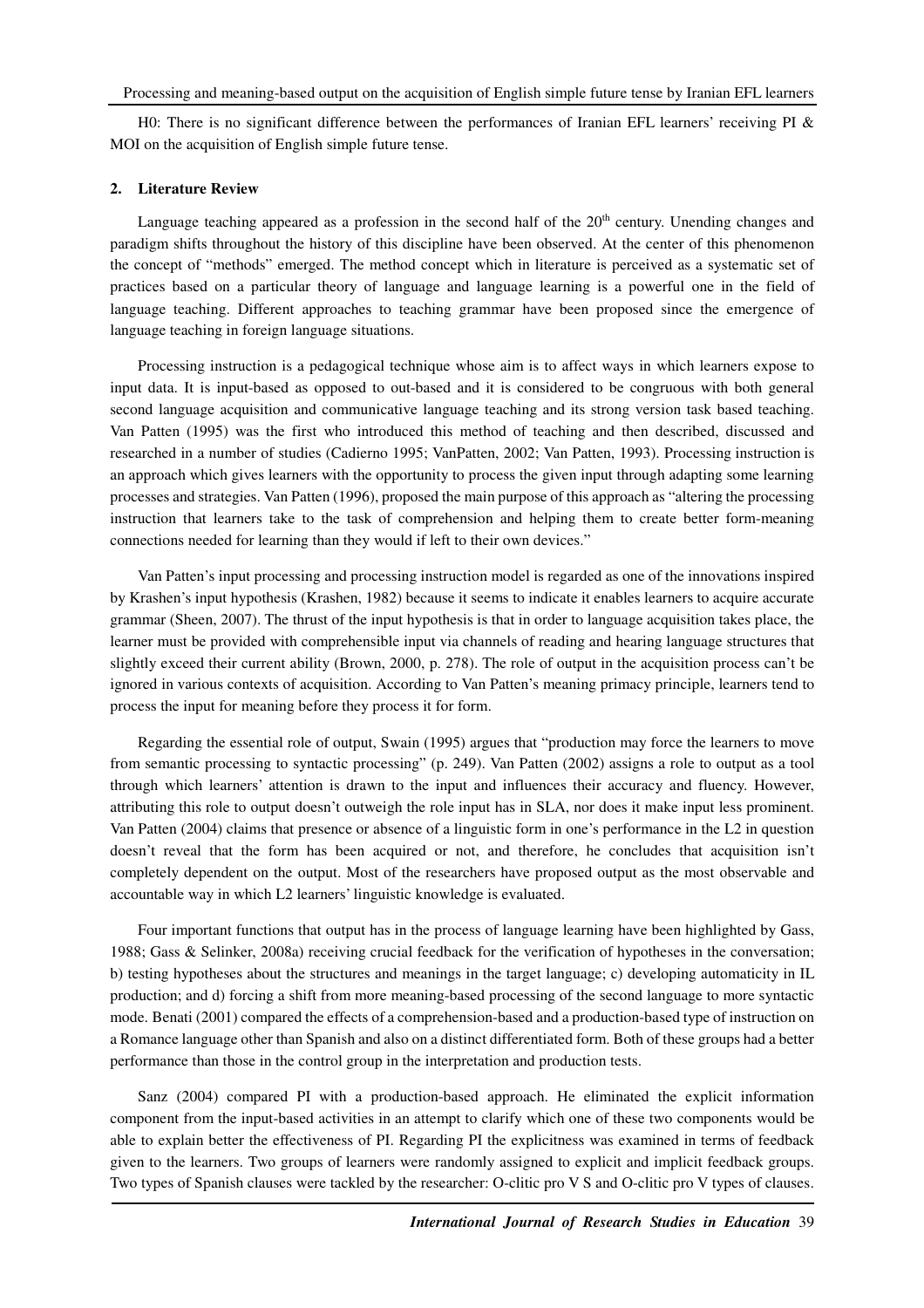The procedure was the same as Van Patten & Sanz (1995) with the distinction that the tests were in the written mode only. The findings of the study revealed that the two groups performed equally well in the acquisition of Spanish O-clitic pro V clauses, however, none of the two groups had a better performance than the other one. Therefore, it can be inferred that the type of feedback had nothing to do with the effectiveness of the PI.

Salaberry (1997) compared the relative effects of input processing and output processing on the acquisition of Spanish clitic pronouns. There were two treatment groups with activities which moved from mechanical to communicative language. The only difference meanwhile was that the latter group was required to produce some language whereas the former was only to receive input. The ability of the learners in these two treatment groups applying Spanish clitics was compared to a control group. A comprehension test, a production test, and a written narrative of a one-minute silent video used to assess knowledge incorporated the assessment. Salaberry found no significant difference between the learners who received input practice and those who received output practice in the interpretation task, however, both of the groups had some gain in this regard. The results obtained from the production and narration tasks were not affected by experiments.

 Farley (2001) conducted another research in which PI was compared to meaning-based output instruction (MOI). MOI contains the use of "Structured Output" (SO) (Lee & Van Patten, 2003). Learners need to exchange the previously unknown information in order to do these kinds of activity and they are assumed to access a particular form in order to express meaning.

To prove whether these results could be generalizable, a parallel study was conducted by Erlam (2003) in which PI as an input-based instruction was compared to an output-based instruction. The PI and the MOI were consisted of a subject pool of 70 secondary school students and the target feature was direct object pronouns in French. The assessment in this study made up of listening and reading comprehension tests and written and oral production ones. The superiority of PI on listening comprehension tests in the immediate posttest supported by the results of a split-block design testing, however, such priority was not observed in the delayed posttest. The same results were taken with regards to reading comprehension tests. On the production tests it was the PI group which improved better than the MOI group and the control group in the first posttest but again in the second posttests all three groups performed equally well on the production tests.

Mystkowska (2011) examined the effects of output and input-oriented treatment on the acquisition of English reported speeches, the participants of the study were 74 first year students of the English philology who divided into four groups: 3 treatment groups and a control one. A pretest/post-test and a delayed posttest approach were adopted to examine both short and long term effects of the three instructional treatments. The students in all experimental groups appeared to benefit from the pedagogic intervention.

Another research was conducted by Khani and Davaribina (2013) to compare the impacts of PI and MOI on the acquisition of English conditional sentences. The participants consisted of one hundred and eight intermediate level female students from six intact classes of two high schools in Sarab, Iran. Gain scores from pretest to immediate post-test and to delay post-test were considered as an indication of learning effects. The results of research indicated that PI and MOI led participants to improved performance on interpretation and production of English conditional sentences. The control group didn't show any improvement.

## **3. Methodology**

The sample of the study consisted of 60 Iranian students between the ages of 11 to 14 years old. They were selected among 67 participants from private English language institutes. All of them were at basic level of proficiency in English based on the results of placement test. All participants were native speakers of Persian, that had not been exposed to any formal instruction on the target structure prior to the experiments based on the placement tests. L2 learners were split into 3 groups using a random procedure from the beginning of the study: Processing instruction group; Meaning-based output instruction (MOI); control (C) group. The difference between the PI and MOI treatment lies in the types of activities; while in the PI treatment structured input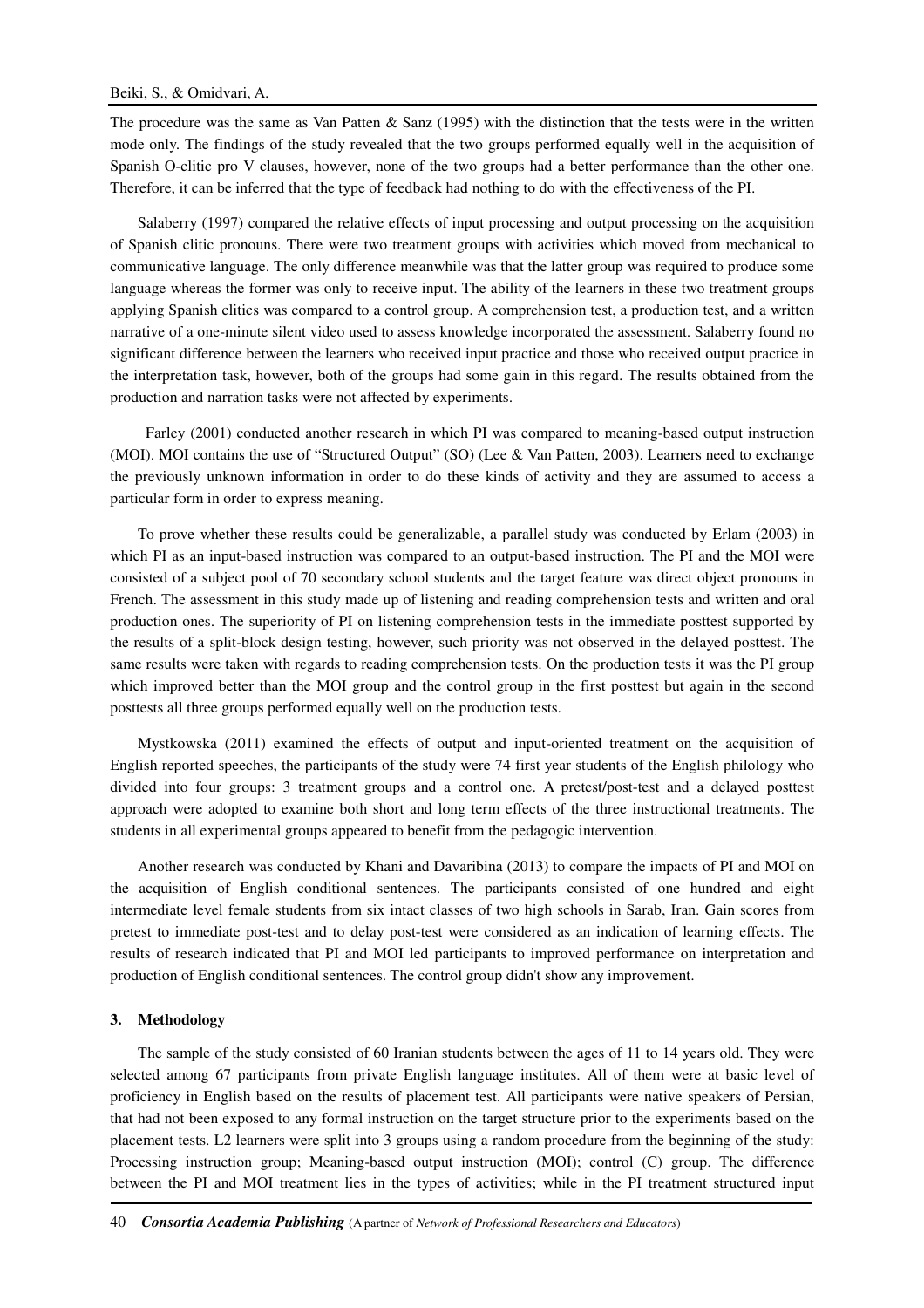activities are employed, in the MOI group the instruction consisted in structured output activities. PI, MOI & control groups contained 20 members each.

A pretest- posttest procedure using a split- block design was used to assess the effect of explicit information. All tests including pretests and immediate posttest and delayed posttests consisted of interpretation and written production tasks. No distracted task was given between the interpretation and production tasks. All Participants took a pre -test, administered before the main treatment five days before it followed by the post –test one week later. The pre-test is an interpretation task which consisted in ten sentences of which five are in the future tense. The version of post-test also consisted in ten sentences which are not highly different from the pre-test.

A week after the pretest was administered to the groups, the treatment groups PI and MOI received two complete hours of instruction whereas students of the control group were deprived of treatment. An immediate post-test which was a different version of the pre-test, was given to all participants right after the instruction. All participants took a delayed post -test as well. The experiment was designed to make the results as objective as possible within the constraints of an institute language program. Three pilot studies were conducted to collect data for this study before the final experiment.

Raw scores for each participant were computed for both the interpretation and written production tasks. Regarding the interpretation task each correct response was given a score of 1 in both the pre-test and the post-test measuring the learners' comprehension of the target feature; however, those scoring higher than 8 in the pre-test were eliminated from the study. In terms of the production task only the provision of the correct form of the verb was given a score of 1 and mistakes in other parts were not taken into account.

In order to analyze the data, Statistical Package for Social Science (SPSS) software version 25 was used. Firstly, Kolmogorov-Smirnov (K-S) test was used in order to check the normality of the data. Secondly, descriptive statistics including means and standard deviation were calculated. Finally, to examine the impacts of PI and MOI instructions on the acquisition of English simple future tense on Iranian EFL learners, a one-way analysis of variance (ANOVA) was used to work out the degree of significant difference between the performance of the learners in the PI, MOI, and Control groups on the interpretation and production tests. Also the overall performance of the three groups on two versions of the test was calculated to see which of the instructional treatments resulted in higher gains in general.

## **4. Results**

In order to analyze the gathered data, the SPSS software, version 25 software was used. In order to ensure the normality of the distribution, the pretest was subjected to the use of One-Sample Kolmogorov-Smirnov (K-S) since it indicated that the sample was significantly representative of the population. The result obtained of K-S test, presented in Table 1, shows that P values are greater than .05 indicating that the data are normally distributed; hence, this assumption of parametric tests was met.

## **Table 1**

| Means and standard deviations for all groups on the pre-test and post-test Comprehension task |  |
|-----------------------------------------------------------------------------------------------|--|
|-----------------------------------------------------------------------------------------------|--|

|               | Mean                 |         |         |  |  |
|---------------|----------------------|---------|---------|--|--|
| Pre-test      | MOI<br>PI<br>control |         |         |  |  |
|               | 3.00                 | 3.15    | 3.00    |  |  |
|               | (2.734)              | (2.996) | (2.902) |  |  |
| Post-test     | 14.90                | 8.10    | 2.60    |  |  |
| comprehension | (3.824)              | (3.478) | (2.909) |  |  |

To provide a more comprehensive view of the sample randomly assigned to the PI, MOI, and control groups, one requires to obtain descriptive statistics including Mean, Standard Deviation prior to the treatment are presented. As the figure 1 shows, the mean scores and standard deviations of pretest in interpretation level for each group such as processing instruction and meaning-based output instruction were (M=3.00, SD=2.734),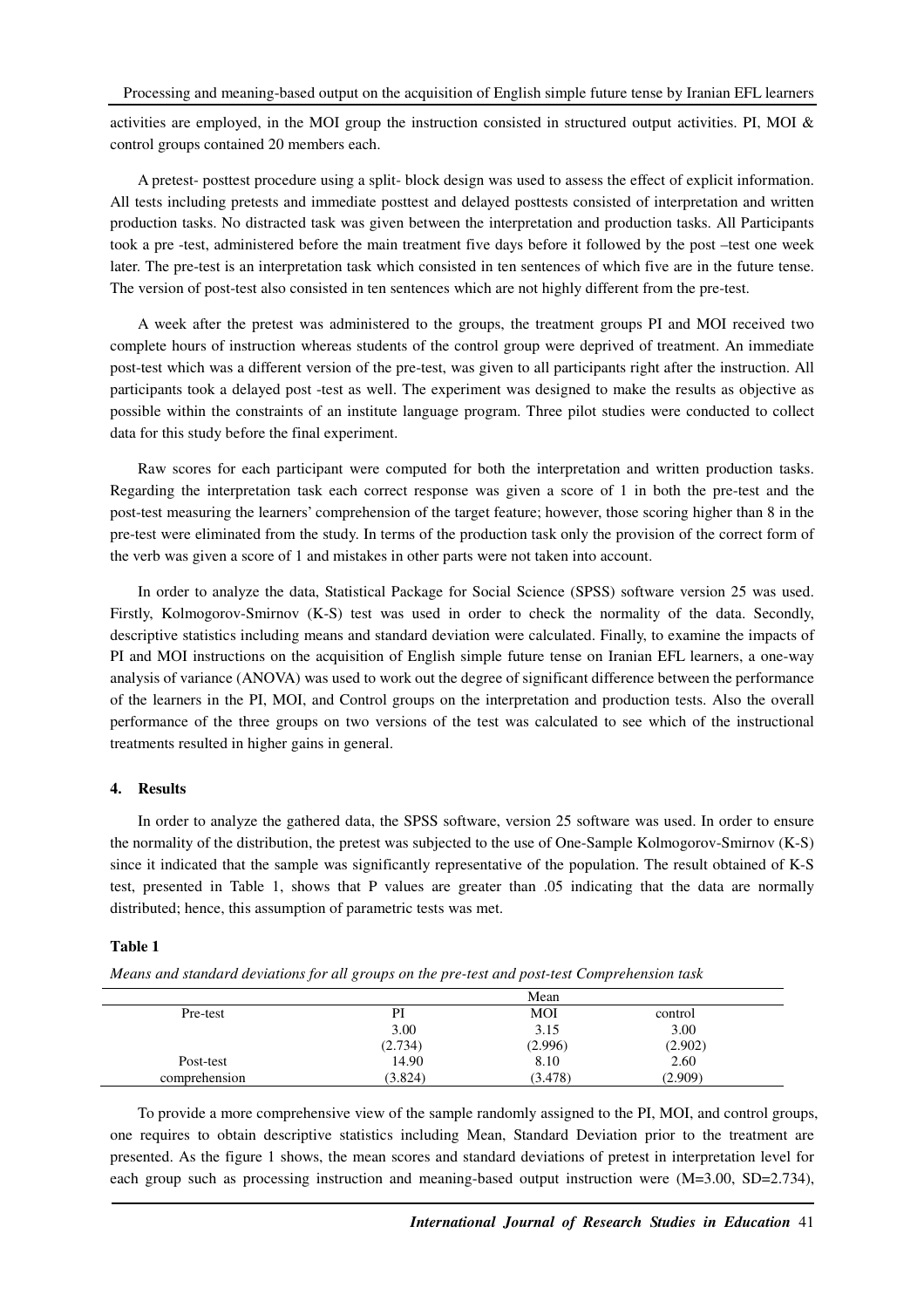(M=3.15, SD=2.996) respectively. Furthermore, the mean score and standard deviation for the control group on pretest were (M=3.00, SD=2.902).



*Figure 1.* Mean Scores of PI, MOI, and Control Group in the Interpretation Task at Pretest Time

It can be perceived according to this figure that all the participants in the study were the same in terms of their knowledge of the target feature and any possible improvement in their performance could be considered due to the instructional treatments.

A one-way between-groups analysis of variance (ANOVA) was conducted. It was found that there wasn't a statistically significant difference between the participants in this section of the study  $[F (2, 57) = 0.018$ , P=0.982]. Furthermore, the data indicated that the variance in scores is the same for each of the three groups, in this case, the homogeneity of the participants was observed.

## **Table 2**

| $11$ one may be near show $1110$ me the test |                |    |             |      |      |
|----------------------------------------------|----------------|----|-------------|------|------|
|                                              | Sum of squares | DF | Mean Square |      | Sig. |
| Between Groups                               | .300           |    | .150        | .018 | .982 |
| Within Groups                                | 472.550        |    | 8.290       |      |      |
| Total                                        | 472.850        | 59 |             |      |      |

*A One-Way Between-Group ANOVA of the Pre-Test* 

Table 2 shows that all the participants in the study were similar in accordance with their knowledge of the target feature and any improvement in their performance could be considered due to the instructional treatments. The post-test section of the present study involved two versions: an interpretation post-test, the scores of which showed the learners' ability to comprehend sentences in simple future tense and a written production test constructed to estimate the degree to which the participants could produce the target feature. The purpose of the current study is to assess the overall performance of the PI and MOI groups on the interpretation and production tasks, the following statistical analyses were carried out.

## **Table 3**

*Learners' Improvement from the Pre-Test to the Overall Post-Test* 

|               |       | Mean  |         |
|---------------|-------|-------|---------|
| Pre-Test      | PI    | MOI   | Control |
|               | 3.00  | 3.15  | 3.00    |
|               | 2.734 | 2.996 | 2.902   |
| Post-Test All | 12.23 | 9.28  | 1.93    |
|               | 4.875 | 3.968 | 2.422   |

Regarding the means and standard deviations of the participants, it can be found out that both of the experimental groups had improvements to some extent due to the instructional treatments. The Control group showed no improvement. The PI group performed better than the other two groups in general, there was a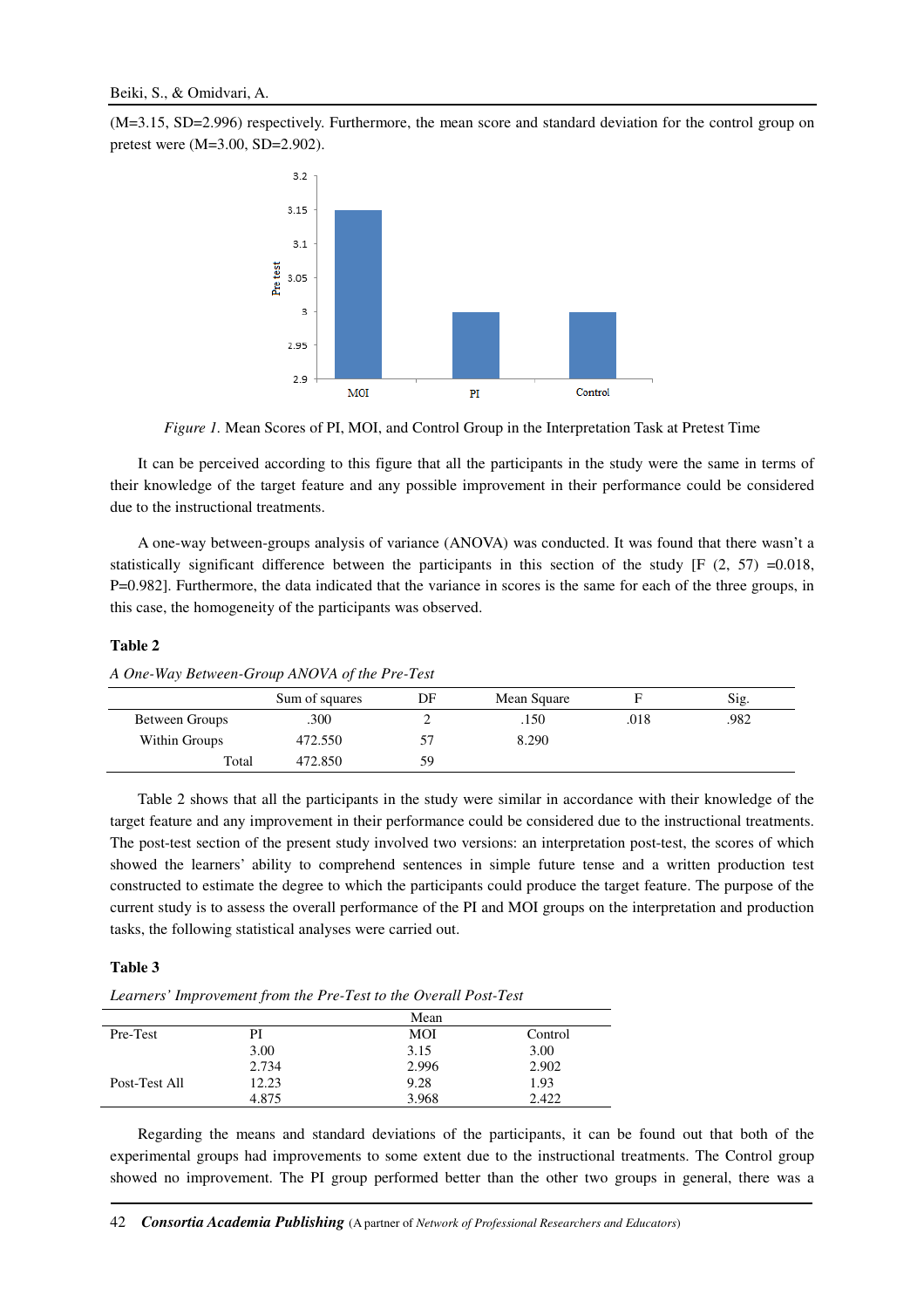Processing and meaning-based output on the acquisition of English simple future tense by Iranian EFL learners

significant difference between the learners on the acquisition of simple future tense  $[F(2,117)=74.405, P<.05]$ . This can be explicitly indicated in accordance with the data in table 4.

# **Table 4**

| Post All       | Sum of Squares | Df  | Mean Square | F      | Sig. |
|----------------|----------------|-----|-------------|--------|------|
| Between Groups | 2250.867       |     | 1125.433    | 74.405 | .000 |
| Within Groups  | 1769.725       | 117 | 15.126      |        |      |
| Total          | 4020.592       | 119 |             |        |      |

According to a Post-hoc comparison applying Tukey, the mean scores for the PI group (M=12.23, SD=4.87) was significantly different from the MOI (M=9.28, SD=3.96) and the control group (M=1.93, SD=(2.42). The learners in the PI group had a better performance than two other groups.

## **Table 5**

*Post-hoc Comparison Test of the Post-Tests Comprehension and Production* 

| Prod/inter<br>$(2)$ Method<br>$(1)$ Method |                | Mean Difference          | Std. Error |             | 95% Confidence Interval |           |
|--------------------------------------------|----------------|--------------------------|------------|-------------|-------------------------|-----------|
|                                            | $(1-2)$        |                          | Sig.       | Lower Bound | <b>Upper Bound</b>      |           |
| Processing                                 | Meaning output | 2.95000*                 | .86965     | .003        | .8855                   | 5.0145    |
|                                            | Control        | $10.30000*$              | .86965     | .000        | 8.2355                  | 12.3645   |
| Meaning output                             | Processing     | $-2.95000*$              | .86965     | .003        | $-5.0145$               | $-.8855$  |
|                                            | Control        | 7.35000*                 | .86965     | .000        | 5.2855                  | 9.4145    |
| Control                                    | Processing     | $-7.35000*$              | .86965     | .000        | $-9.4145$               | $-5.2855$ |
|                                            | Meaning output | $-10.30000$ <sup>*</sup> | .86965     | .000        | $-12.3645$              | $-8.2355$ |

# **5. Discussion**

In this part the research question "Is there a significant difference between the performance of the learners receiving PI and MOI?" PI found to have some priority over the other instruction type with regards to the interpretation and production tasks. On the whole, both treatments were found to be beneficial in both interpretation and production tasks to some extent.

According to the obtained results, PI was found to have much better effect on the learners' interpretation of English simple future tense than that of the other two groups. Although the MOI group performed well in this regard, their difference in interpretation was statistically significant. Therefore, the higher gains made by the PI group can be considered due to the instruction type which was input-based. In the interpretation phase, the control group showed no evidence of improvement in performance. However, on the production task, instruction type seemed to have some main effect on both instructional groups from pre-test to post-test, but no significant difference was found between the groups producing the target feature. They performed equally well on the production tests but the control group in comparison with two other types of instruction had no improvements in comprehension and production tests. Finally, on the whole, both treatments had some effect on the learners' acquisition of the target feature.

The purpose was to examine the overall performance of the learners on both the interpretation and production assessments and the final aim dealt with the difference between the performance of experimental and control groups exposed to PI and MOI instructions. To conduct this study, 60 Iranian EFL learners studying at language institutes were involved. They were randomly assigned to two instructional groups namely, PI and MOI as well as a control group.

The procedure contained two types of treatments: explicit explanation presented in the PI treatment followed by information about the processing problem i.e. Lexical Preference principle, and a number of input-oriented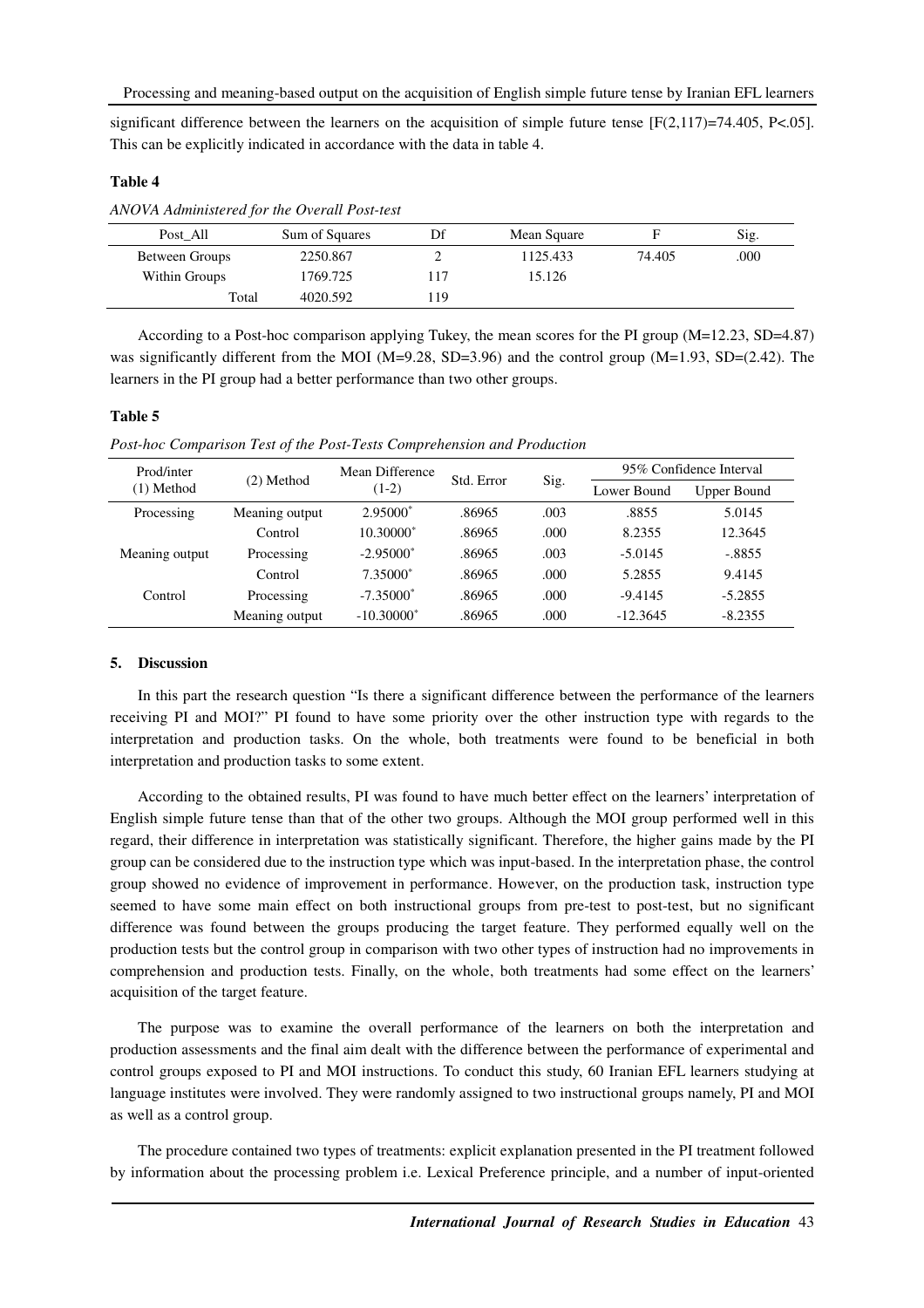activities. The MOI treatment received the same instruction as PI, the only difference lied in the application of output-based activities. The learners in the control group received no instructional treatment. The scores of the learners on two tasks were analyzed by SPSS. The means of the learners' scores on the interpretation and production tasks were presented using descriptive statistics. A series of one-way between-groups ANOVAs were carried out followed by post-hoc comparisons to see whether a significant difference between the learners were present or not.

Participants receiving PI and MOI instructions had equal gains on the output-based tasks at the sentence level; however, the MOI group exposed to the output-based tasks. One point worth mentioning here is that the present study conducted in Iran in which English is regarded as a foreign language. Learners are not exposed to this target language except in English language classrooms; therefore, communication can occur in this short-term period of classes. Regarding this explanation, it is not expected that the MOI group outperforms the other experimental one in terms of production. The overall results indicated the priority of PI group which cannot be considered due to their prior knowledge of the grammatical feature in question. As evidenced, the results of the pre-test showed all the learners were of the same proficiency level and they had no knowledge of the English simple future tense. Therefore, it is only the instruction type which is responsive for the obtained results in case of production.

Ultimately, the findings of the current study in accordance with the overall performance of the learners on both the interpretation and production tasks are in line with most of previous research (e.g. Benati, 2005) in which PI resulted in higher gains than the other instructions. Although, there are some studies (e.g. Keating  $\&$ Farley, 2008) in which the PI led to no noticeable improvement on each assessment.

## **6. Conclusion**

The present study endeavored to investigate the relative effects of two experimental groups containing processing instruction (PI) and meaning-based output instruction (MOI) on the acquisition of English simple future tense by Iranian EFL learners. The obtained results of a pre-test and a post-test evidenced that both instructional groups led to some knowledge gains due to the treatments. It was the PI treatment which had a significant positive effect on learners' comprehension of the grammatical target form with regard to the interpretation task; even if MOI affected interpretation ability positively.

According to analysis of the scores on the production task, PI and MOI improved equally well in this regard; however, it is worth mentioning the control group showed no gains from pre-test to post-test time. Generally, it can be concluded that the instructional treatments for the learners in the present study can positively affect the acquisition of grammatical target form in different aspects.

*Conflicts of Interest -* There is no conflict of interests to declare.

## **7. References:**

- Benati, A. (2001). A comparative study of the effects of processing instruction and output-based instruction on the acquisition of the Italian future tense. *Language Teaching Research,* 5(2), 95-127.
- Benati, A. (2005). The effects of processing instruction, traditional instruction and meaning—output instruction on the acquisition of the English past simple tense. *Language Teaching Research, 9*(1), 67-93.
- Brown, H. D. (2000). Principles of language learning and teaching. United States of America: San Francisco State University
- Cadierno, T. (1995). Formal instruction from a processing prospective: an investigation into the Spanish past tense. *The Modern Language Journal,* 79(2), 179-193.
- DeKeyser, R. M. (1997). Beyond explicit rule learning: Automatizing second language morphosyntax. *Studies in second language acquisition, 19*(2), 195-221.

Dekeyser, R.M. (2001). Automaticity and automatization. In P. Robinson (Ed.), *Cognition and Second Language*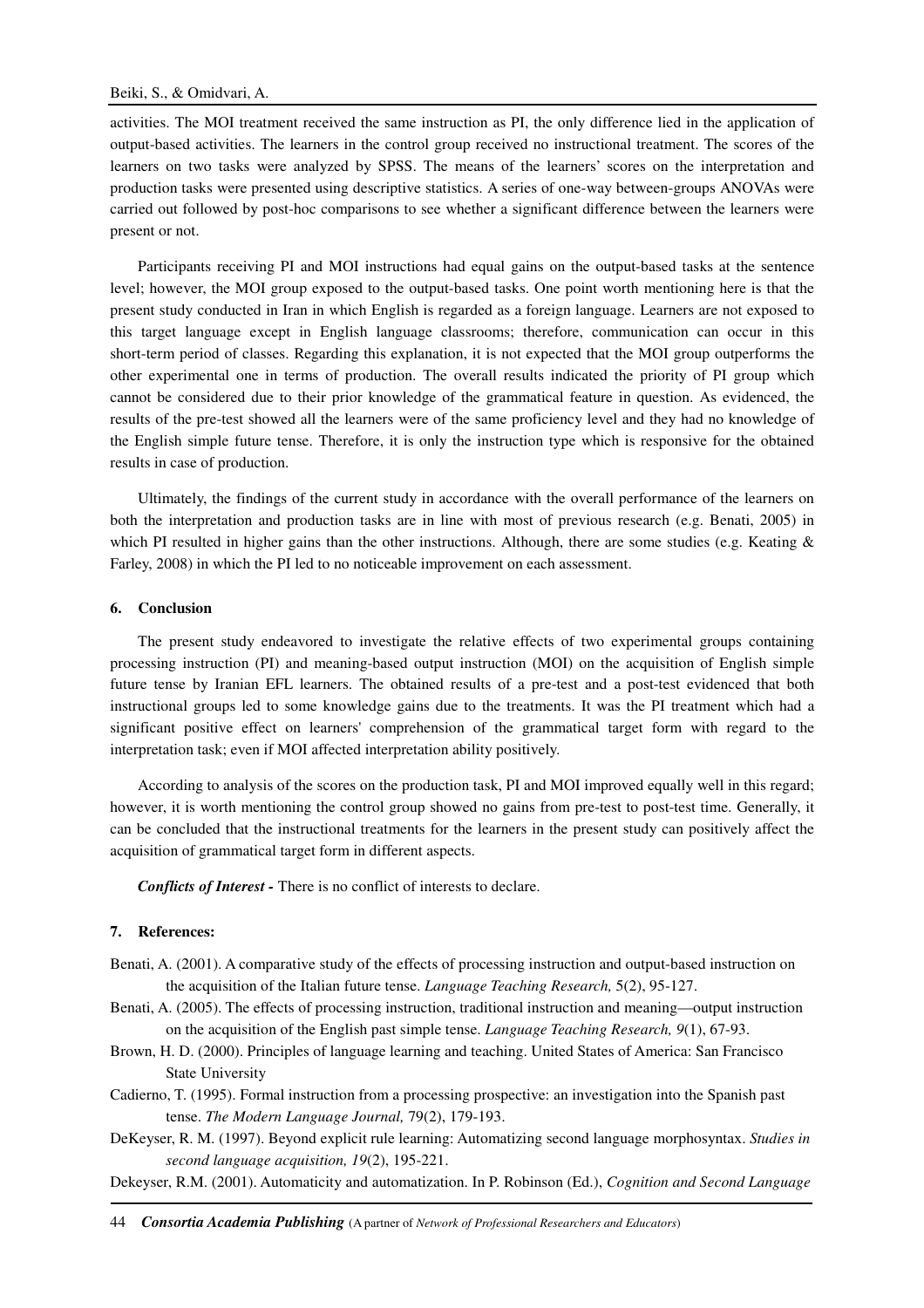Processing and meaning-based output on the acquisition of English simple future tense by Iranian EFL learners

*Instruction* (Cambridge Applied Linguistics, pp. 125-151). Cambridge: Cambridge University Press.

Ellis, R. (1985). *Understanding second language acquisition* (Vol. 1). Oxford: Oxford university press.

- Erlam, R. (2003). Evaluating the relative effectiveness of structured-input and output-based instruction in foreign language learning. *Studies in Second Language Acquisition, 25*(4), 559-582.
- Farley, A. P. (2001). *Authentic processing instruction and the Spanish subjunctive*. *Hispania*, 84(2), 289-299.
- Gass, S. M. (1988). Integrating research areas: a framework for second language studies1. *Applied linguistics, 9*(2), 198-217.
- Gass, S. M. (1988). Integrating Research Areas: A Framework for Second Language Studies1. *Applied linguistics, 9*(2), 198-217.
- Gass, S. M., Behney, J., & Plonsky, L. (2020). *Second language acquisition: An introductory course*. 5th Edition. New York: Routledge.
- Izumi, S. (2002). Output, input enhancement, and the noticing hypothesis. *Studies in Second Language Acquisition, 24*(4), 541-577.
- Khani, F., & Davaribina, M. (2013). The Relative Effects of Processing Instruction and Meaning-Based Output. *The Iranian EFL Journal*, *9*, 311.
- Krashen, S. (1982). *Principles and practice in second language acquisition*. Los Angeles: University of Southern California.
- Krashen, S. (1982). *Principles and practice in second language acquisition*. California: University of Southern California.
- Lee, J.F., & Van Patten, B.(2003). Making communicative language teaching happen (2nd edition). Boston: McGraw-Hill Education.
- Mystkowska-Wiertelak, A. (2011). The effects of a combined output and input-oriented approach in teaching reported speech. *Research in Language, 9*(2), 111-126.
- Salaberry, M. R. (1997). The Role of Input and Output Practice in Second Language Acquisition. *Canadian Modern Language Review, 53*(2), 422-451.
- Sanz, C. (2003). Computer delivered implicit vs. explicit feedback in processing instruction. In VanPatten, B. (Ed.) *Processing instruction* (pp.241-256). Mahwah, New Jersey: Lawrence Erlbaum Associates.
- Sheen, Y. (2007). The effect of focused written corrective feedback and language aptitude on ESL learners' acquisition of articles. *Tesol Quarterly, 41*(2), 255-283.
- Swain, M. (1993). The output hypothesis: just speaking and writing aren't enough. *Canadian Modern Language Review, 50*(1), 158-164.
- Swain, M., & Lapkin, S. (1995). Problems in output and the cognitive processes they generate: A step towards second language learning. *Applied linguistics*, *16*(3), 371-391.
- Swain, Merrill. (1995). Three functions of output in second language learning. *Principle and practice in applied linguistics: Studies in honour of HG Widdowson*, 125-144.
- VanPatten, B, & Sanz, C. (1995). From input to output: Processing instruction and communicative tasks. In Eckman F. R., Mileham, J., Rutkowski Weber, R., Highland, D., & Lee, P. W. (Eds.), *Second language acquisition theory and pedagogy* (pp.169-185). United Kingdom: Routledge.
- VanPatten, B. (1996). *Input processing and grammar instruction in second language acquisition*. United States :Greenwood Publishing Group.
- VanPatten, B. (1999). Processing instruction as form-meaning connections: Issues in theory and research. In J., Lee, & A., Valdman, (Eds.),*Form and meaning: Multiple perspectives* (pp. 43-68). United States of America: Heinle & Heinle.
- VanPatten, B. (2002). Processing instruction: An update. *Language learning*, *52*(4), 755-803.
- VanPatten, B. (2002). Processing the Content of Input–Processing and Processing Instruction Research: A Response to DeKeyser, Salaberry, Robinson, and Harrington. *Language learning, 52*(4), 825-831.
- VanPatten, B., & Cadierno, T. (1993). Explicit instruction and input processing. *Studies in Second Language Acquisition,* 15(2), 225-243.
- VanPatten, Bill. (2003). *From input to output: A teacher's guide to second language acquisition*. 1st Edition. New York: McGraw-Hill.